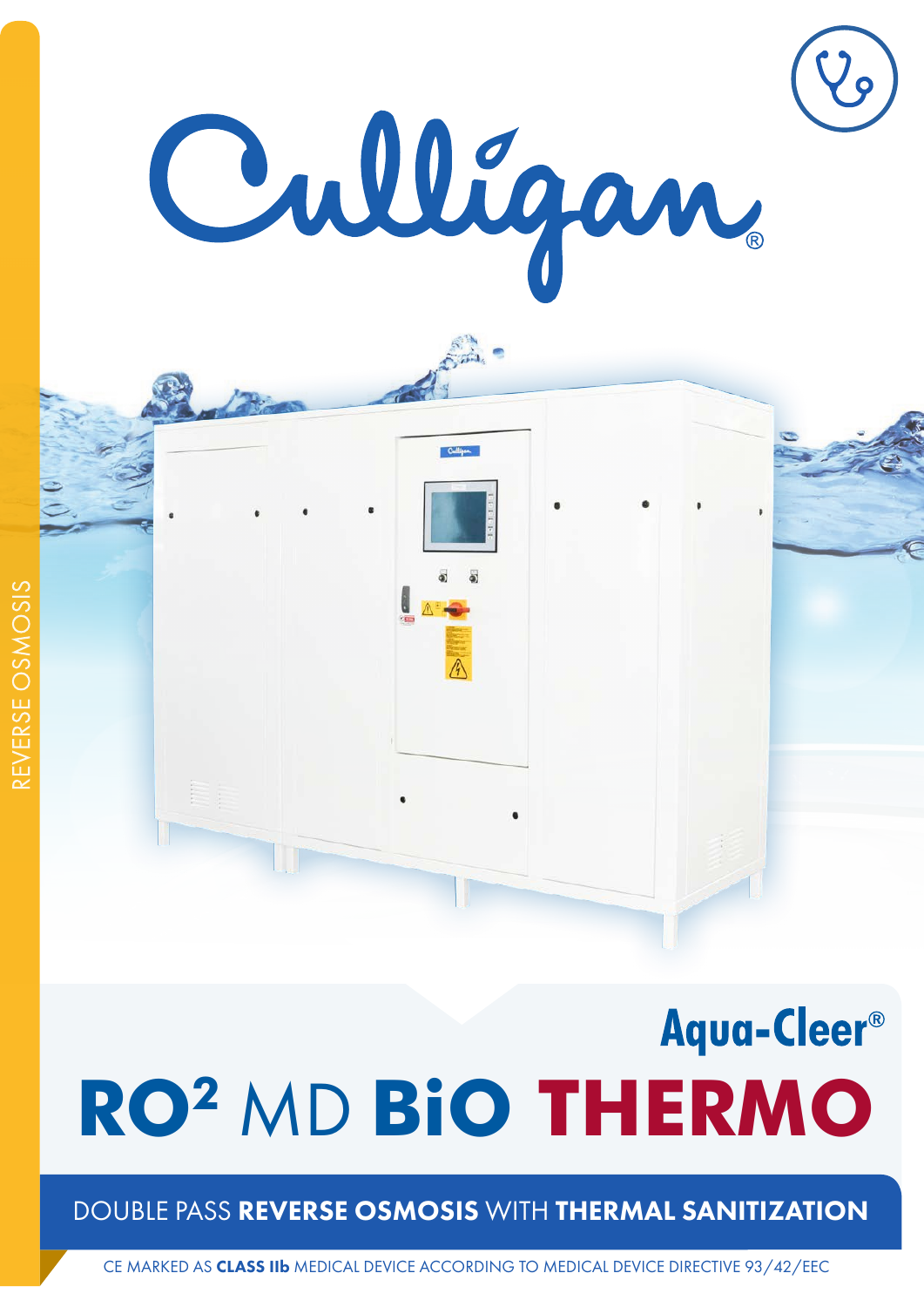### DOUBLE PASS REVERSE OSMOSIS WITH THERMAL SANITIZATION

With over 30 years specific experience in the treatment of water for dialysis **Culligan** has developed the **RO<sup>2</sup> MD BIO THERMO**.

The innovative sanitizing system of the  $RO<sup>2</sup> <sub>MD</sub>$ BIO THERMO uses water heated to 85° C  $(185<sup>o</sup> F)$  to **destroy micro-organisms** that can grow on surfaces within the treatment system and distribution loop. This greatly reduces or eliminates the need for chemical sanitization saving money and also avoiding the handling and disposal of chemicals.

The system uses **reverse osmosis membranes** specifically designed to withstand the **high** temperatures of the sanitization process.

All pipework is welded stainless steel to ensure long life and extreme durability.

The **sanitization unit** connects simply through quick connections to the main RO system and is available with two configurations: in-line or using an accumulation tank. Sanitization can be scheduled to run each night when the dialysis units are not in use with patients, or on demand.

The RO<sup>2</sup> MD BIO THERMO system consists of two separate reverse osmosis systems **operating in series** to produce water of the highest quality and purity.

By operating in series the system effectively treats the water twice.

In the first pass, **90-99%** of the salts and other contaminants in the water are removed, and in the second pass, again an additional 90-99% of the residual contaminants are removed. Most importantly this provides a quaranteed **barrier** to microbial contamination.

An added advantage to the **Culligan bi-osmosis** system is that in the event of an emergency, the system can operate on a single reverse osmosis system and still produce dialysis quality water.

The **Culligan RO<sup>2</sup> MD BIO THERMO** will automatically move to this single pass configuration in the unlikely event of a problem, so there is no need for manual intervention.

## **Aqua-Cleer®** RO2 MD BiO THERMO



MEDICAL DEVICE QUALITY SYSTEM CERTIFIED ACCORDING TO UNI EN ISO 13485 & 93/42/EEC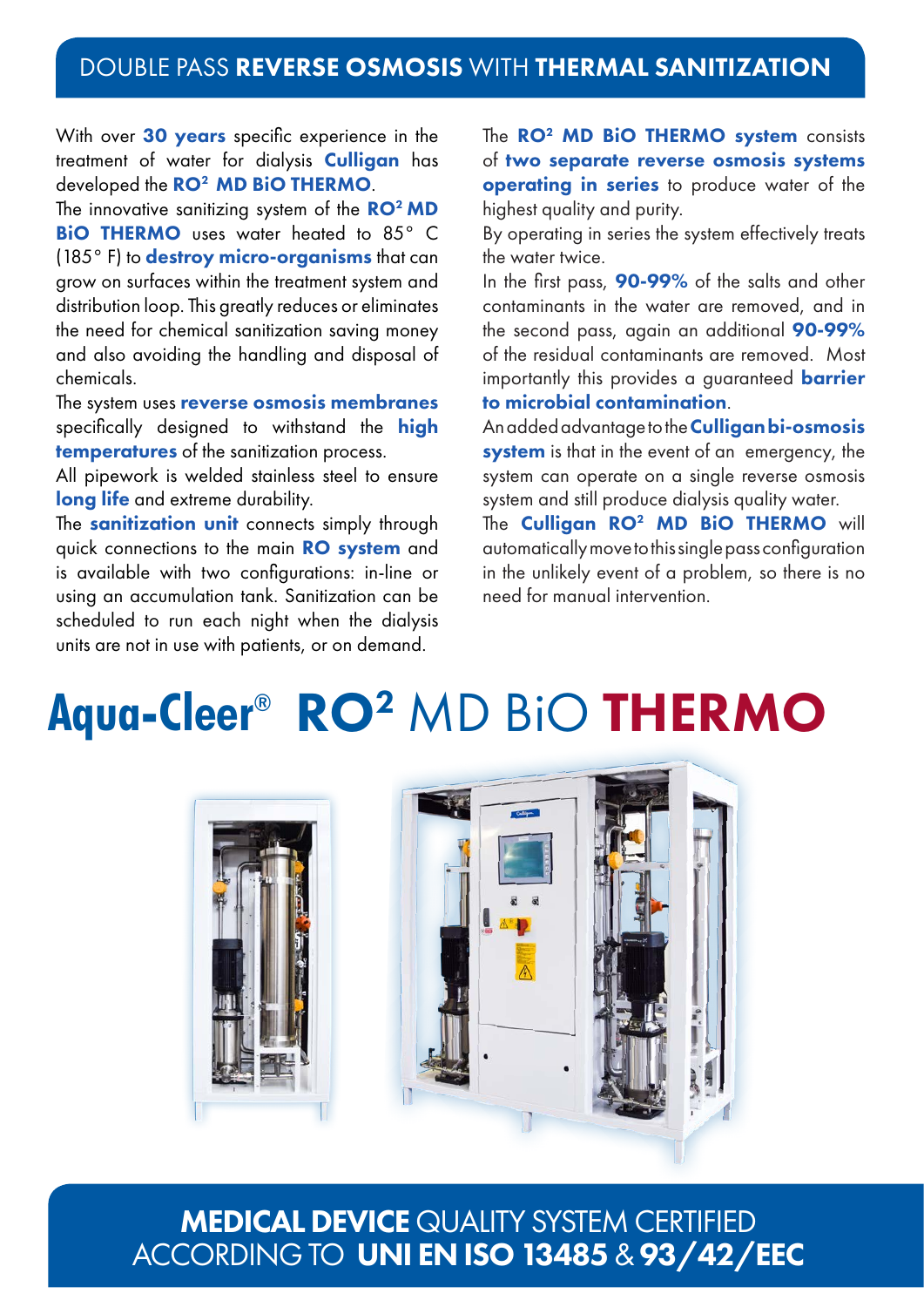## All of the **Aqua-Cleer®** RO2 MD BiO THERMO models are **PLC controlled**





## Dynamic views and the contract of the Craphic views

Inlet to Reverse Osmosis conductivity Conductivity of water produced by 1st stage RO Conductivity of water produced by 2nd stage RO Flow rate of RO water produced by 1st stage RO Flow rate of RO water produced by 2nd stage RO Flow rate of reject water produced by 1st stage RO Flow rate of reject water produced by 2nd stage RO Flow rate of water returning from dialysis loop Flow rate and consumption rate of artificial kidneys RO 1st stage operating pressure RO 2nd stage operating pressure Inlet to Reverse Osmosis temperature Distribution loop temperature

REDOX meter reading

Simple and intuitive "touch screen" interface with advanced controls.





Graphical trending of conductivity Graphical trending of system flow rates Graphical trending of system temperature Historical archives of operating data Immediate display of error messages

## Other Advanced Features

Sanitization settings can be adjusted to control timing, frequency and other parameters to allow disinfection to occur when patients are not using the dialysis systems. The **advanced PLC control** is capable of also controlling any **Culligan filters** and softeners necessary for pre-treatment.

Culligan is committed to environmental sustainability and has designed the new  $\rm~RO^2$  system to be as energyand water-efficient as possible. By offering a modular design with a range of flow rates and by recycling and retreating as much water as possible, the new **RO**<sup>2</sup> MD BiO **THERMO** water treatment system can help reduce utility costs and meet environmental commitments.